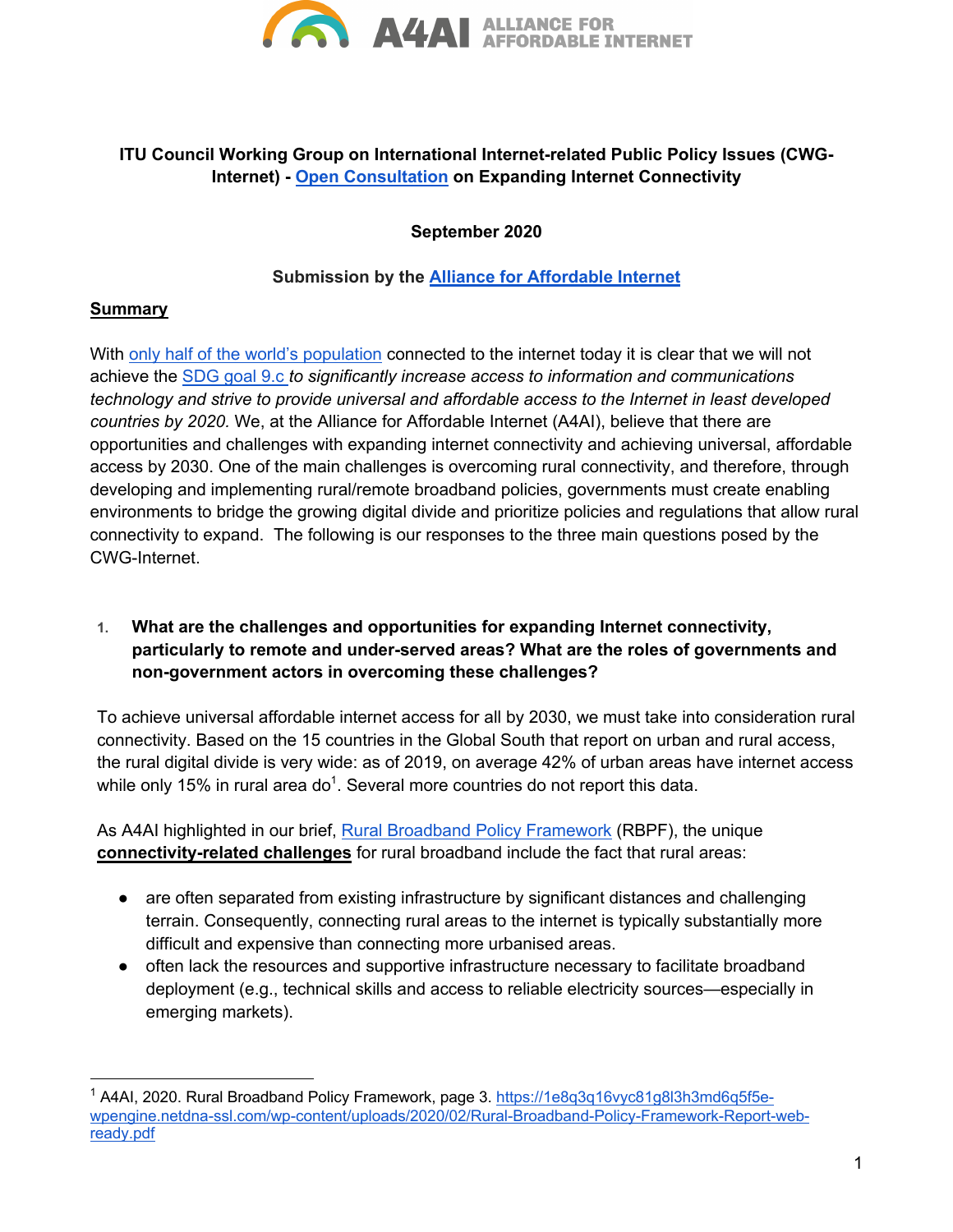

- have lower population densities than more urbanised areas, meaning the number of potential customers in these areas is smaller. This makes it difficult to support the traditional business case for the large investments necessary to deploy broadband infrastructure in rural areas.
- often have average incomes below that of more urbanised areas, creating affordability challenges—particularly when coupled with higher rates often charged in these areas as well as other economic and social structural constraints, including gender-based inequalities and other marginalising factors for rural populations.
- often experience compounding effects of other forms of social exclusion, such as gender, socio-economic class, ethnicity or race. In Niger, for example, the digital gender gap is 83% between men and women in urban areas – this gap grows to 533% when looking only in rural areas. This puts certain groups – e.g., women in rural areas – at a stark disadvantage without targeted policy interventions.

Governments can make progress to close the rural digital divide by developing and implementing specific policies for this purpose. A4AI recommends the following as **opportunities and approaches**  that should be taken by governments to support rural broadband development<sup>2</sup>.

- 1. Harness market competition while addressing market failures
	- a. Support market competition as the first means for encouraging innovation and investment and supporting consumer choice in service providers.
	- b. Recognise the limits of markets to deliver universal access on their own, and use rural development funds and Universal Service & Access Funds to support network deployment.
	- c. Encourage infrastructure sharing at the wholesale level—which will ultimately facilitate greater competition at the retail level.
- 2. Streamline regulatory processes
	- a. Eliminate policies and regulations that are not necessary to achieve a valid and welldefined objective.
	- b. Create a supportive regulatory environment for nascent rural operations.
	- c. Include space for innovations to scale.
	- d. Streamline regulations governing market entry in rural areas.
	- e. Streamline processes for obtaining access to rights-of-way .
	- f. Leverage potential advantages within dig-once policies.
- 3. Invest in improving public access and universal service funds (USAFs)
	- a. Invest in public access solutions.
	- b. Employ public access facilities as community institutions to ensure broader socioeconomic impact in society.
	- c. Establish and implement effective USAFs to support investments in underserved rural areas.
	- d. Ensure that USAFs operate under non-discriminatory conditions and according to transparent and consultative processes, incorporating stakeholder inputs and priorities.
	- e. Adopt and employ open data practices.
- 4. Effectively manage spectrum resources

<sup>2</sup> A4AI, 2020, Page 7-14.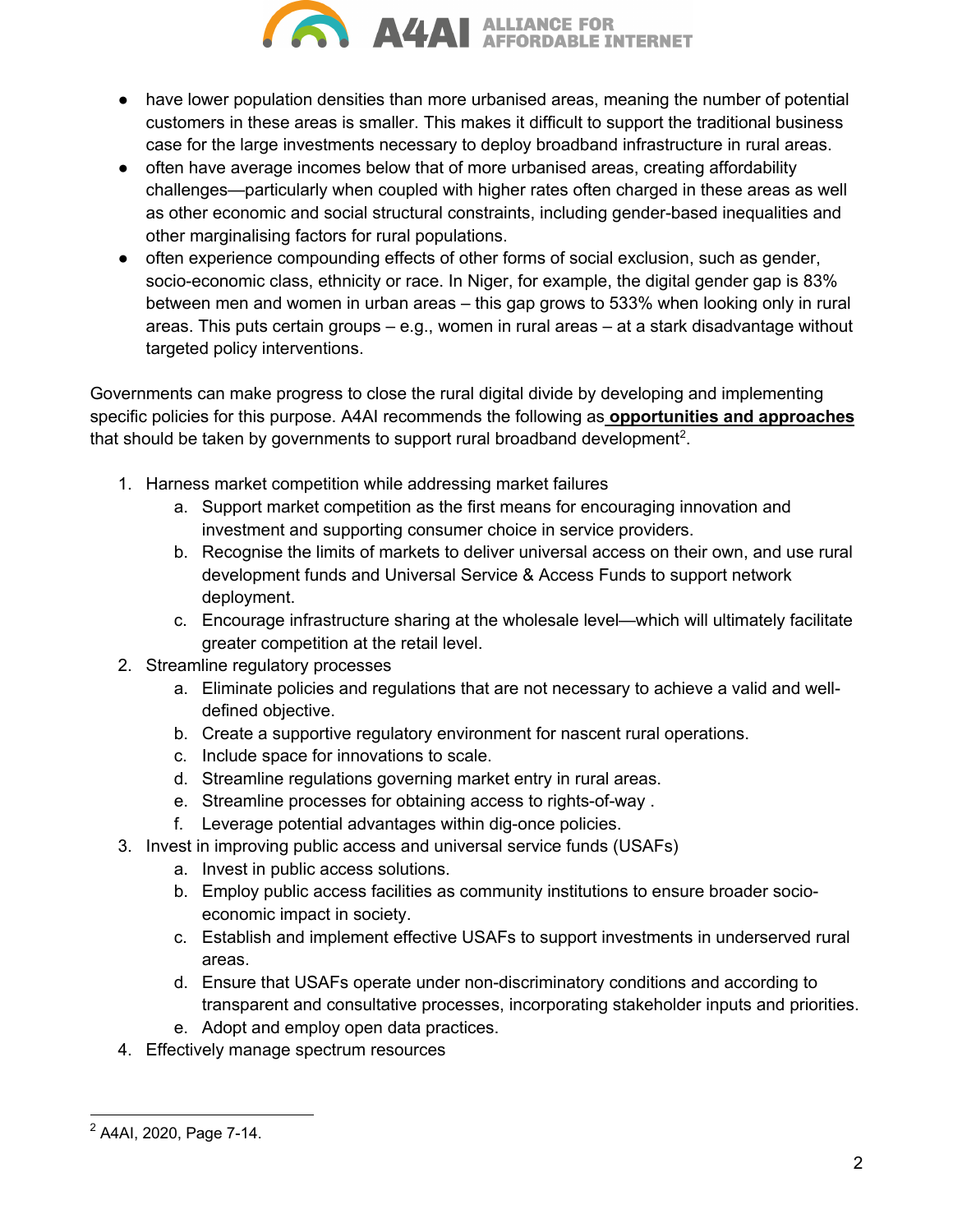

- a. Seek to "unlock" licensed and unlicensed spectrum so that it can be effectively leveraged to address rural connectivity challenges.
- b. Incentivise operators to use their licensed spectrum resources in a timely manner and for the benefit of rural areas.
- c. Apply special, more flexible rules for spectrum use in rural areas.
- d. Enable unlicensed use of spectrum at additional wavelengths.
- e. Make spectrum available on a technology-neutral basis.
- f. Facilitate the reallocation of spectrum over time.
- g. Encourage spectrum sharing, under appropriate conditions.
- 5. Leverage innovative technologies, architectures and business models
	- a. Afford operators flexibility in structuring their networks and businesses.
	- b. Promote the free flow of information.
	- c. Ensure that rural populations can benefit from the same speed data service standards as others in the country (e.g., in urban areas).
	- d. Support network cooperation.
- 6. Adopt appropriate tax and fee structures
	- a. Consider reducing or eliminating taxes and fees charged in rural areas.
	- b. Ensure that the tax regime is competitively and technologically neutral and nondistortive.
	- c. Ensure that rural broadband services are taxed in a manner similar to or more favorable than other services.
	- d. Ensure that tax regimes do not render broadband services unaffordable.
- 7. Stimulate demand for broadband services
	- a. Seek to enhance digital literacy amongst the rural population.
	- b. Promote practices that protect the safety and privacy, and personal data of rural populations.
	- c. Facilitate the development of relevant content that are responsive to local needs and languages.
	- d. Stimulate demand for rural broadband services, e.g., with e-services.

## **2. Are there particular challenges facing land-locked countries in securing affordable Internet access? What can be done to overcome these challenges?**

According to A4AI's Affordability Report 2018, geography plays a significant role in determining the cost of internet access, including for landlocked countries and especially those surrounded by other small and low and middle income countries.

Landlocked countries and small island developing states face affordability challenges for several reasons:

● They incur additional costs for connectivity because of the need to lease and/or interconnect with international transit capacity. These countries must pay substantial international transit costs in order to connect, and may struggle to avoid paying premium prices if they do not have a choice of transit providers or a population size that allows them to benefit from potential economic scale.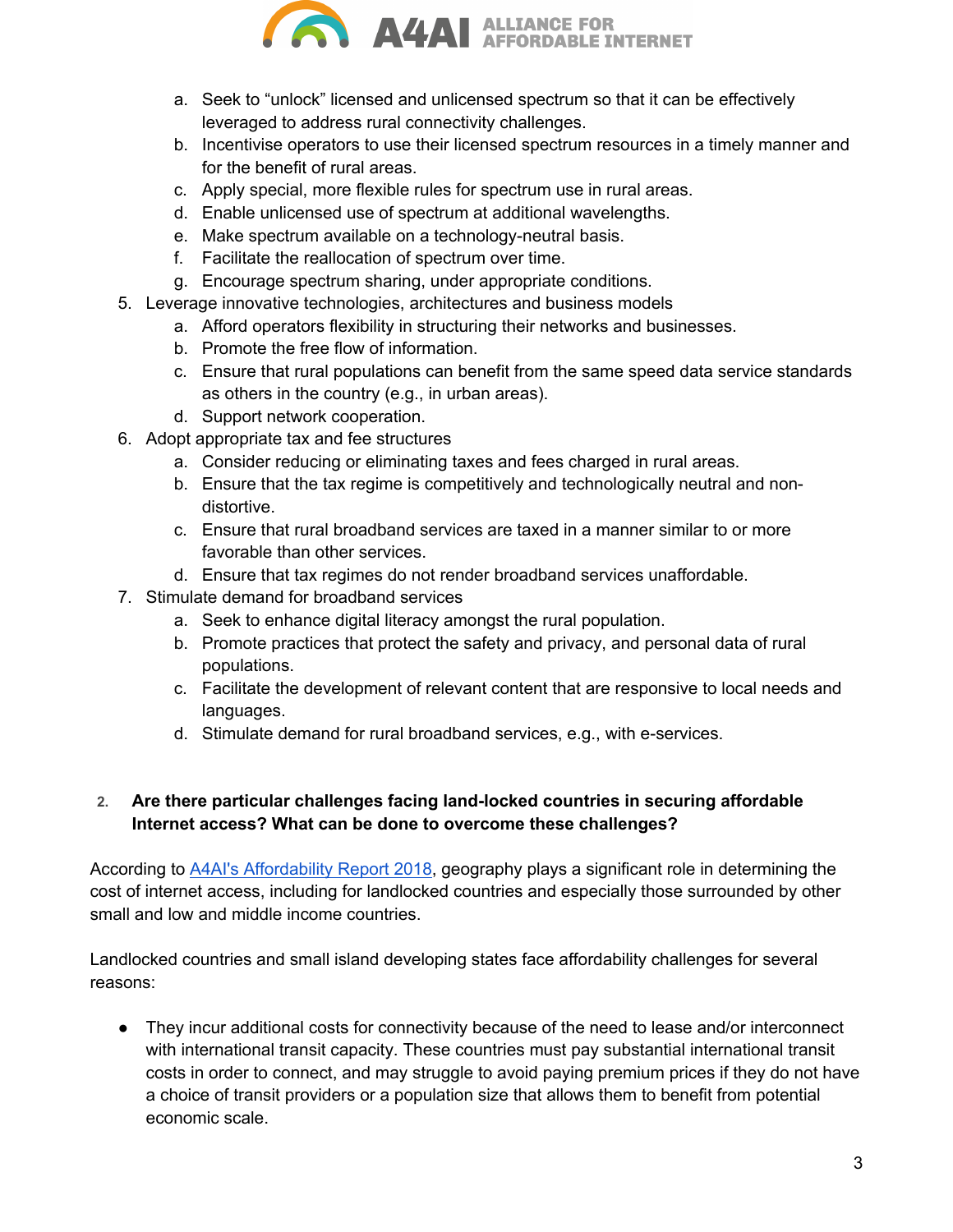

- The need for international transit links to a submarine cable landing station adds an additional cost for landlocked countries compared to a coastal country that has its own landing station.
- https://www.internetsociety.org/wp-content/uploads/2017/10/2018-LLDC-Report-EN.pdf 'network custom systems have a significant impact on reducing the delays and costs of trading across borders'
- 'Land-locked countries need access to the sea for goods and trade and they also need it for access to fibre optic submarine cables'
- A large number of the population lives in mountainous rural areas, creating difficulty for laying down fibre optic cables. It's not just about affordability but also having meaningful connectivity access in rural areas.
- Islands face the challenge of small populations/low density, exposure to natural disasters and often political instability. A lot of these islands have huge debts/the economy is struggling. And due to the geographical disparity and remoteness, there's high cost with very low economies of scale.

Policy suggestions for overcoming such challenges include:

- Take a regional approach: across Southern Africa, where many poor countries are also landlocked, a regional initiative has been implemented to reduce the price of international transit and avoid exploitation by neighbouring countries that control the essential facilities of transit and access to the cable landing station. Indeed, regional agreements to establish fair interconnection and termination rates between operators in landlocked countries and their neighbours can help reduce costs.
- Countries should employ effective infrastructure sharing regimes, encouraging, among other things, " dig-once' policies to reduce capital costs for operators and, in turn, create cost savings that lessen the economies of scale.
- Focus on smart strategies, more public access points, and effective spectrum management: governments should adopt or update their national broadband plan with realistic targets; establish and implement effective universal service funds to expand underserved areas and populations; and commit to transparent, accountable, timely, and efficient allocation of spectrum.
- Incentives: Whenever necessary, governments should incentivize private sector players to reduce deploy infrastructure and increase service affordability. This can be done by removing regulatory barriers , providing access to land for building of sites and using public funding (including using Universal service funds) to support infrastructure roll out .
	- Government partnerships should consider the role of Multilateral Development Banks which spend less than 1% of their total commitments to ICT projects

## **3. How can small/community/non-profit operators help in promoting the increase of Internet connectivity?**

Community networks and other non-profit and small/medium operator have an important role to play to bring internet connectivity. According to our analysis we jointly conducted with the World Bank for the UN Broadband Commission's Working Group on Broadband For All: A Digital Infrastructure Moonshot for Africa, we estimated that around 10% of the global population will not be reached by traditional operators even after many reforms/endeavors are implemented. Thus, innovative business models like community networks will be required to reach them.